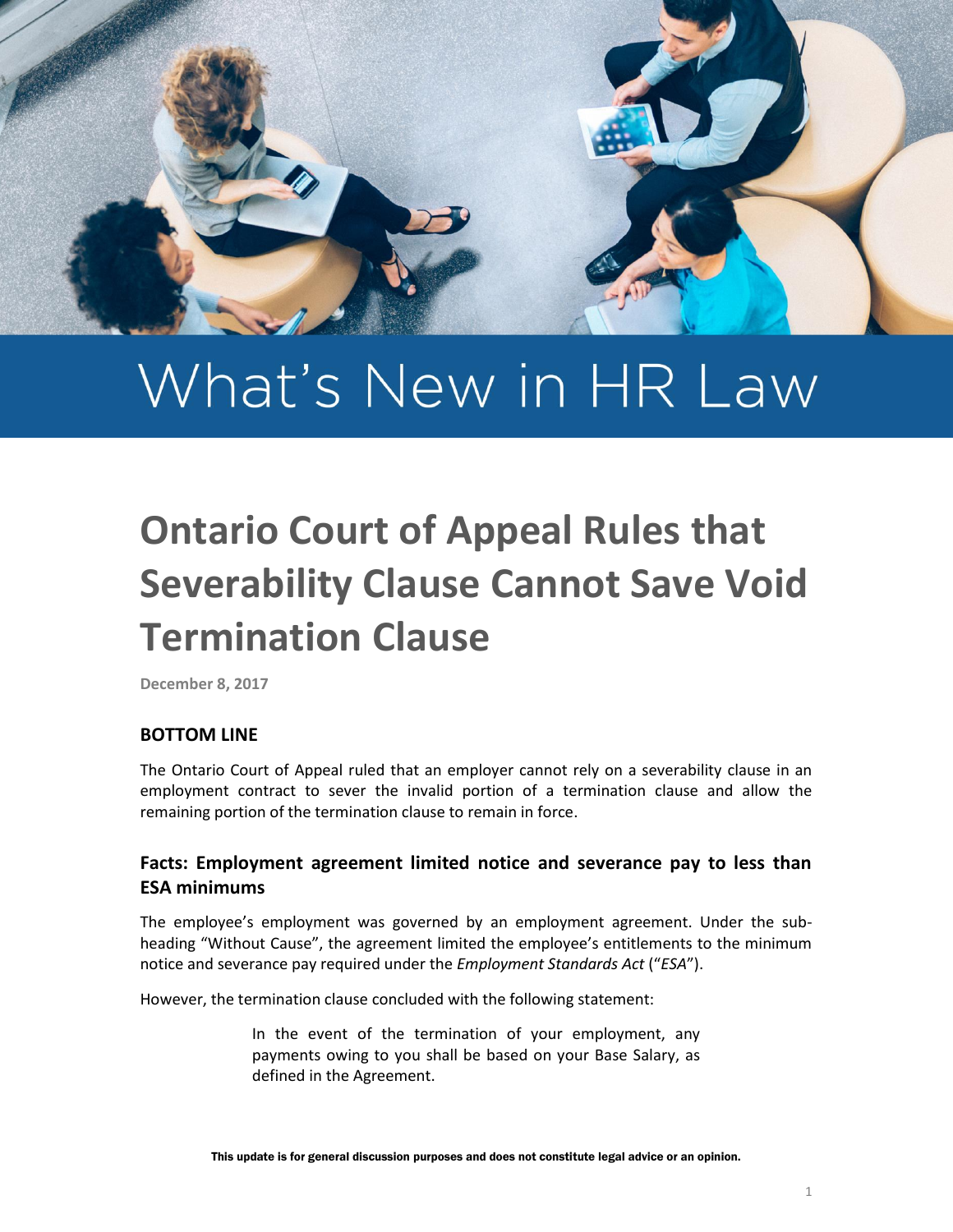The *ESA* requires that payment in lieu of notice and severance pay be calculated based on the *ESA* definition of "regular wages." In addition to his salary, the employee also earned commission pay, which falls under this definition.

The employee argued that the agreement contracted out of a minimum entitlement provided for in the *ESA*. The *ESA* is clear that where parties attempt to contract out of or waive a minimum entitlement under the *ESA*, such contracting out or waiver is void.

The employee argued that the entirety of the termination clause was void, and as a result, his termination entitlements were not limited to the *ESA* minimum notice and severance pay.

#### **Employer sought to rely on a severability clause**

The employment agreement contained a severability clause, which stated:

If any part of the Agreement is found to be illegal or otherwise unenforceable by any court of competent jurisdiction, that part shall be severed from this Agreement and the rest of the Agreement's provisions shall remain in full force and effect.

In defending the employee's claim, the employer argued that if the sentence in the termination clause limiting termination entitlements to Base Salary offended the *ESA*, then the severability clause should operate to strike that sentence from the contract. This would leave the remainder of the termination clause intact and in force.

### **The Court's Decision: The severability clause could not be used to save a portion of the termination clause**

The Ontario Court of Appeal found that the severability clause could not be used to save a portion of the termination clause.

The Court relied on *Wood v. Fred Deeley Imports Ltd*., 2017 ONCA 158 ("*Wood*") and the oftcited Supreme Court decision of *Machtinger v. HOJ Industries Ltd*., [1992] 1 S.C.R. 986 for the proposition that where a termination clause contracts out of an employment standard under the *ESA*, the court is to find the entire termination clause to be void.

Applying this concept to the facts at hand, the entirety of the agreement's termination clause was found to be invalid, not merely the sentence regarding "Base Salary."

The Court indicated that there are sound policy reasons behind this interpretation. In reviewing *Wood*, the Court reiterated that the overarching theme in interpreting employment contracts is that there is inequality in bargaining power between employer and employee when an employment contract is negotiated.

As a result, the courts favour interpretations that "encourage employers to draft agreements that comply with the *ESA*." If the only consequence for failing to comply with the *ESA* is that the contract is interpreted to be minimally compliant, then there is no such incentive. In this case, the employer's proposed interpretation conflicted with this principle.